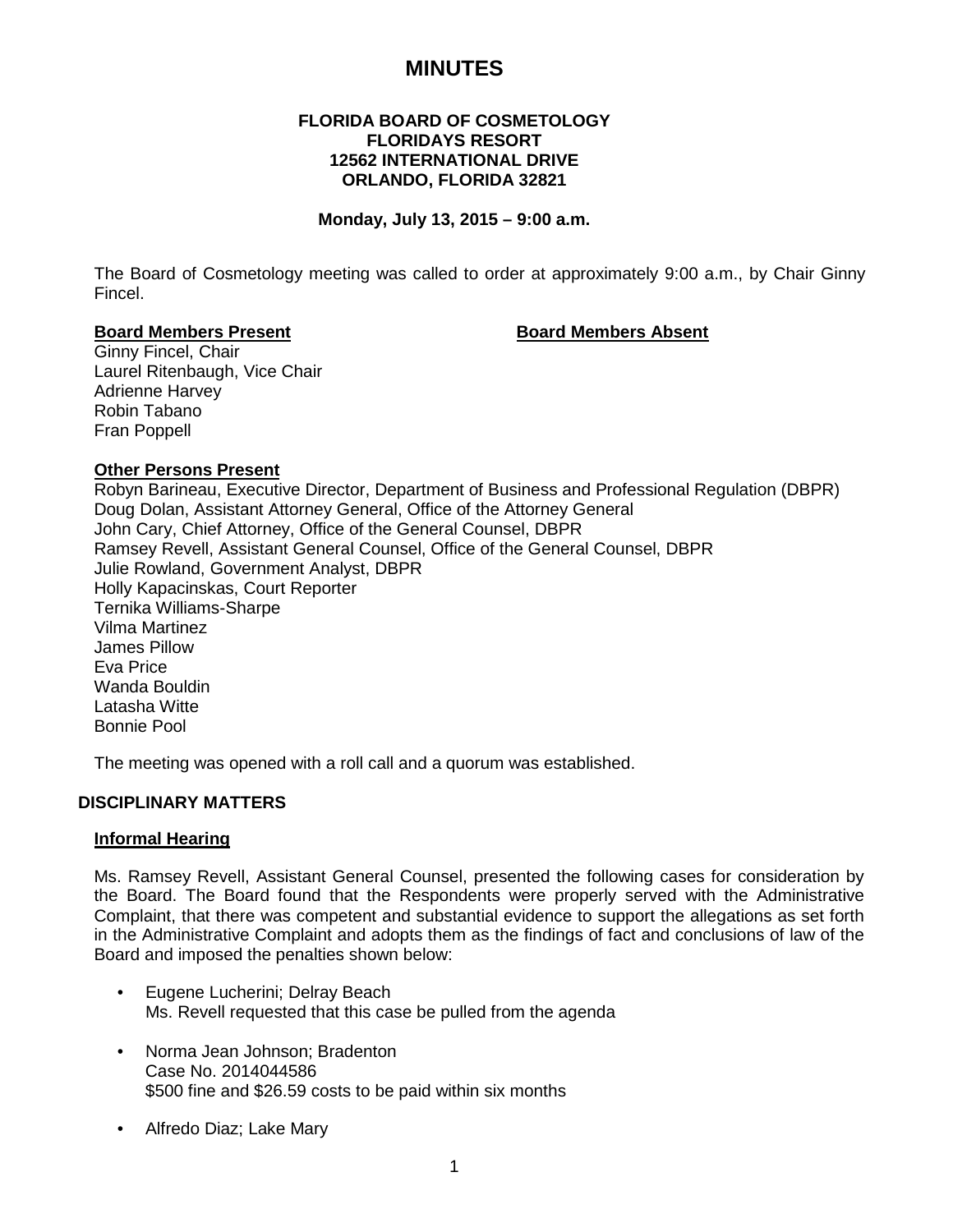Case No. 2014035507 Ms. Revell requested that this case be pulled from the agenda

- Duncan Smith; Madison Case No. 2014045885 \$500 fine and \$13.55 costs to be paid within six months Revocation of license CL187654
- Thuy Tran; Palm Beach Gardens Case No. 2014033050 \$500 fine and \$225.57 costs to be paid within six months Revocation of license FV9581069
- Suong's Nails & Spa 60 and Suong Bedford; Vero Beach Case Nos. 2014034676 & 2014036744 \$500 fine and \$255.45 costs to be paid within six months
- Nails Ave; Tampa Case No. 2014053111 \$600 fine and \$118.06 costs to be paid within six months
- Million Nails and Spa; Jacksonville Case No. 2014045007 \$500 fine and \$160.73 costs to be paid within six months
- T&Y Nails and Thanh Nguyen; Jensen Beach Case Nos. 2014046781 & 2014049383 \$1,550 fine and \$279.79 costs to be paid within six months
- Nail Boutique; West Palm Beach Case No. 2014044841 \$500 fine and \$128.17 costs to be paid within six months
- US Nails; Palm Beach Gardens Case No. 2014033066 \$500 fine and \$160.23 costs to be paid within six months
- Solar Nails and Spa and Hung Van Phan; Jacksonville Case Nos. 2015001948 & 2015006372 \$500 fine and \$323.78 costs to be paid within six months
- Zenia Taylor; Jacksonville Case No. 2014045712 \$500 fine and \$196.44 costs to be paid within six months
- Rory Ashmore; Lakeland Case No. 2014035889 Ms. Revell requested that this case be pulled from the agenda
- Lovely Nails and Luong Nguyen; Keystone Heights Case Nos. 2015001075 & 2015004617 \$500 fine and \$244.84 costs to be paid within six months
- Images By Ellen; Hampton Case No. 2015001153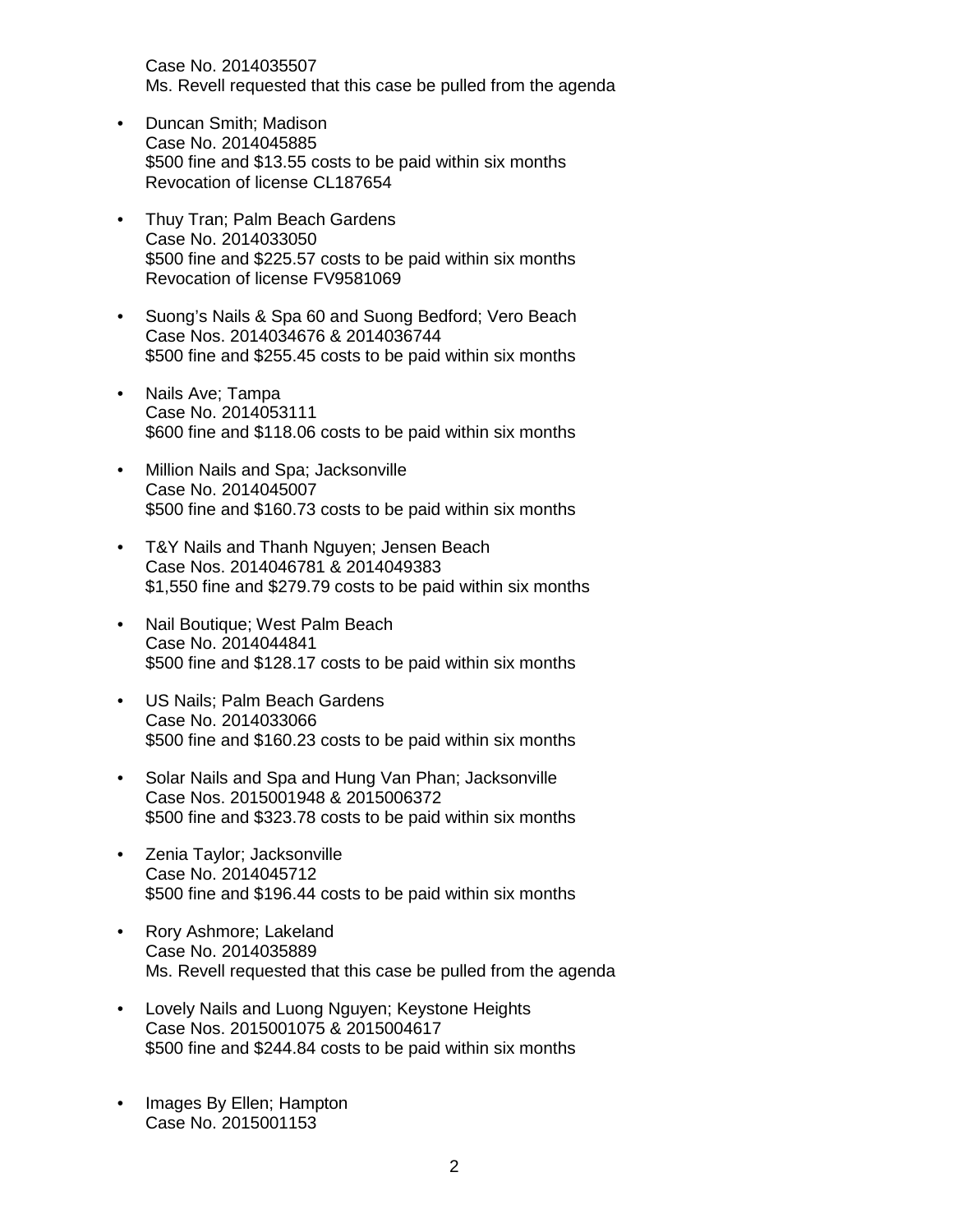Ms. Revell requested that this case be pulled from the agenda

• Nail Extreme & Tan and Ly Thi Tran; Brandon Case Nos. 2014048307 & 2014048300 \$500 fine and \$196.14 costs to be paid within six months

#### **Motion for Waiver of Rights and Final Order**

Ms. Revell presented the following cases for consideration by the Board. The Board found that the Respondents were properly served with the Administrative Complaint, the Respondents failed to respond within 21 days thereby waiving their right to elect a hearing in this matter, that the Board accept the allegations as stated in the Administrative Complaint and adopt them as the findings of fact and conclusions of law of the Board and imposed the penalties shown below:

- Ana Calderon; Apopka Case No. 2014022550 \$500 fine and \$166.11 costs to be paid within six months
- Regal Nails and Vinh Van Nguyen; Lake Park Case Nos. 2014026308 & 2014030370 Ms. Revell requested that this case be pulled from the agenda
- Ternika Williams-Sharpe; Ft. Lauderdale Case No. 2014031816 The Board referred the case to the Division of Administrative Hearings as a formal hearing
- Laquita Powell; Crestview Case No. 2014039025 \$500 fine and \$62.02 costs to be paid within six months
- Thai Thanh Mai; Cape Coral Case No. 2014044868 \$500 fine and \$114.12 costs to be paid within six months
- J Turner Salon; Royal Palm Beach Case No. 2014044650 \$500 fine and \$40.14 costs to be paid within six months
- Liviany Caez; Orlando Case No. 2014031621 Ms. Revell requested that this case be pulled from the agenda
- Pauline Nix; St. Petersburg Case No. 2014044861 \$500 fine and \$40.14 costs to be paid within six months
- Eduardo Martinez; West Palm Beach Case No. 2014045001 \$500 fine and \$32.50 costs to be paid within six months
- Yisel Pedraza; Miami Case No. 2014044975 \$500 fine and \$123.27 costs to be paid within six months
- Tamara Vogan; Pensacola Case No. 2014050284 \$500 fine and \$25.94 costs to be paid within six months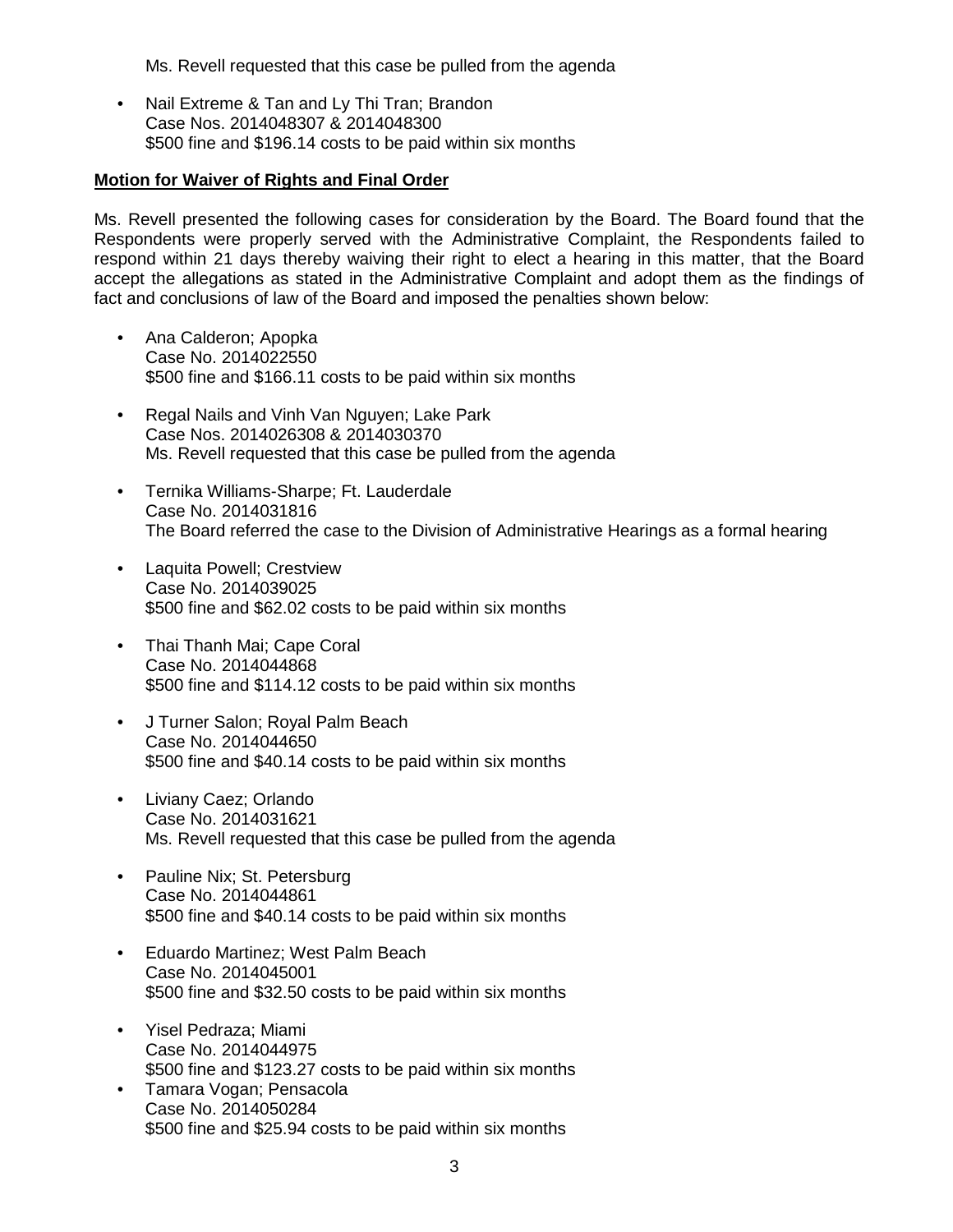- Condesa Gym Dance Theater of Miami; Miami Beach Case No. 2014047933 \$1,000 fine and \$33.00 costs to be paid within six months
- Zuny's Beauty Salon II; Miami Case No. 2014038140 \$750 fine and \$42.07 costs to be paid within six months Re-inspection within 30 days
- Melissa Masi; Miami Beach Case No. 2014050248 \$500 fine and \$36.10 costs to be paid within six months
- Cali Pronail and Minh Thanh Tran; Jensen Beach Case Nos. 2014035017 & 2014037794 \$500 fine and \$255.45 costs to be paid within six months
- Shayla Hillsman; Sanford Case No. 2014050278 \$500 fine and \$23.71 costs to be paid within six months
- Destiny Meri De La Paz; Orlando Case No. 2014050282 \$500 fine and \$33.97 costs to be paid within six months
- Sherry Williams; Miami Case No. 2014050243 \$500 fine and \$46.04 costs to be paid within six months
- Diamond Diva Nail Lounge; Miami Gardens Case No. 2014045004 \$500 fine and \$156.05 costs to be paid within six months
- Ana Rodriguez; Miami Case No. 2014050380 \$500 fine and \$142.33 costs to be paid within six months
- Juan De Jesus; Orlando Case No. 2014044867 \$500 fine and \$57.58 costs to be paid within six months
- Oxygenix Salon and Spa and Vu Nguyen; West Palm Beach Case Nos. 2014043254 & 2014043250 \$1,050 fine and \$320.45 costs to be paid within six months 15 days suspension against license FV563411 and re-inspection within 30 days
- Claudia Silva; Kissimmee Case No. 2014038915 \$500 fine and \$432.29 costs to be paid within six months Revocation of license CL1210755
- Skin Wizard; Miami Case No. 2015001670 \$1,150 fine and \$39.67 costs to be paid within six months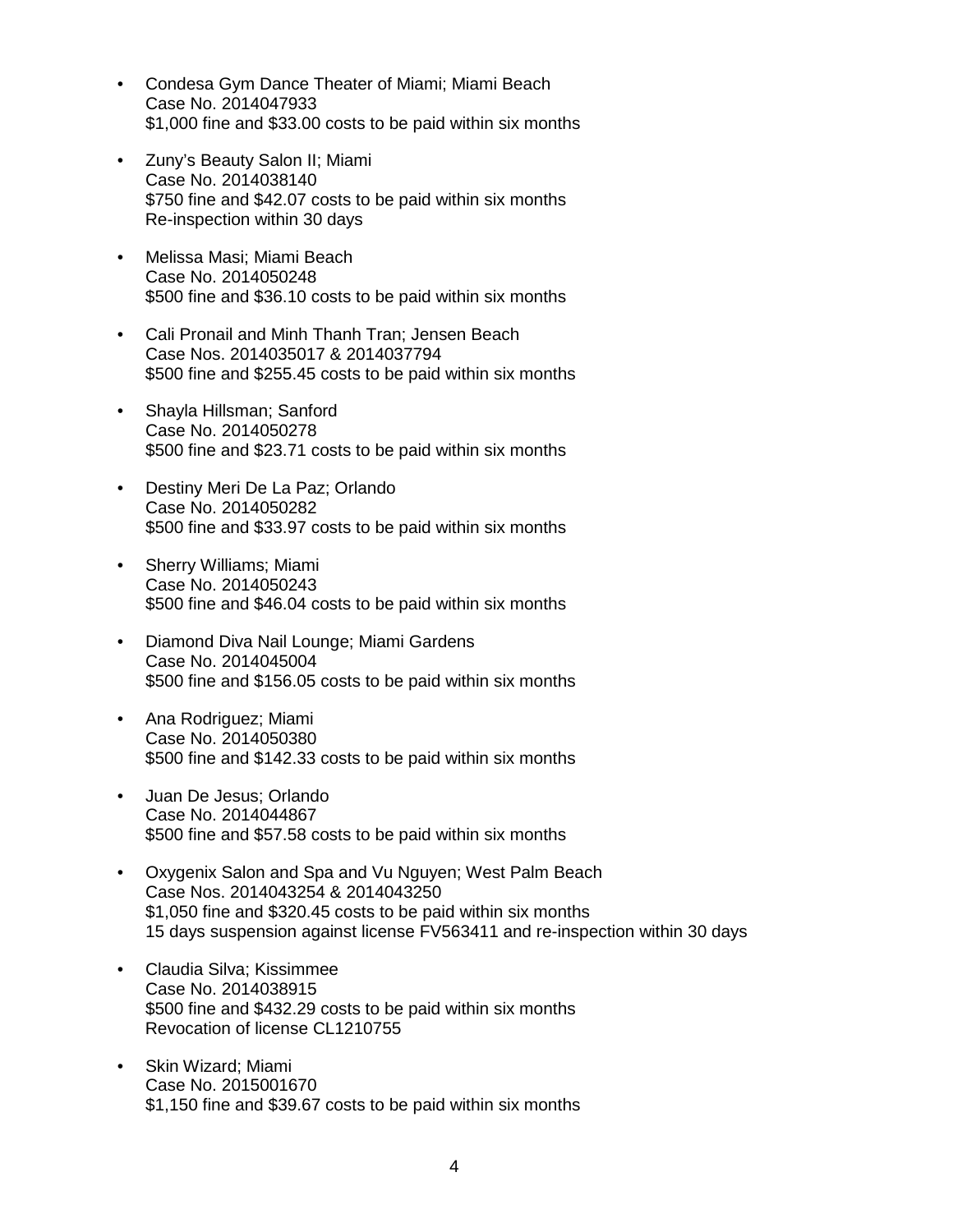• Splitendz Hair and Nail Studio; Orlando Case No. 2015001967 \$500 fine and \$270.72 costs to be paid within six months

## **Settlement Stipulation**

Ms. Revell presented the following cases for consideration by the Board. The Board moved to adopt the Stipulation of the parties as the Board's final action in this matter and incorporate it and all of its terms into a final order and imposed the penalties shown below:

- Charity Moseley; Pensacola Case No. 2014033865 \$500 fine and \$23.71 costs to be paid within six months
- Rose Nails & Spa and Trong Van Tran; Live Oak Case Nos. 2014029802 & 2014031462 \$500 fine and \$670.26 costs to be paid within six months
- Happy Nail & Spa; Palm Harbor Case No. 2014047129 \$100 fine and \$118.06 costs to be paid within six months
- Angela Mowry; Trinity Case No. 2014050399 \$500 fine and \$156.38 costs to be paid within six months
- Badar's Hair N' All Beauty Salon; Tampa Case No. 2014038779 \$1,000 fine and \$156.38 costs to be paid within six months
- Tuan Manh Pham; Jacksonville Case No. 2014041817 \$500 fine and \$263.06 costs to be paid within six months
- Five Star Nails; Miami Case No. 2014049096 \$250 fine and \$41.21 costs to be paid within six months
- Zandi Unlimited and Folia Harrell; West Palm Beach Case Nos. 2014049223 & 2014049373 \$950 fine and \$173.78 costs to be paid within six months
- The Honeydew Nail Spa and Hong Luu; Port St. Lucie Case Nos. 2014048935 & 2014051359 \$500 fine and \$263.45 costs to be paid within six months

## **Department Attorney Report**

Ms. Revell informed the Board that as of July 10, 2015, there were 153 open cosmetology cases in the legal section.

## **Hair Braiding Courses**

## **Initial Review**

Hairmony Salon & Mini Spa – Classroom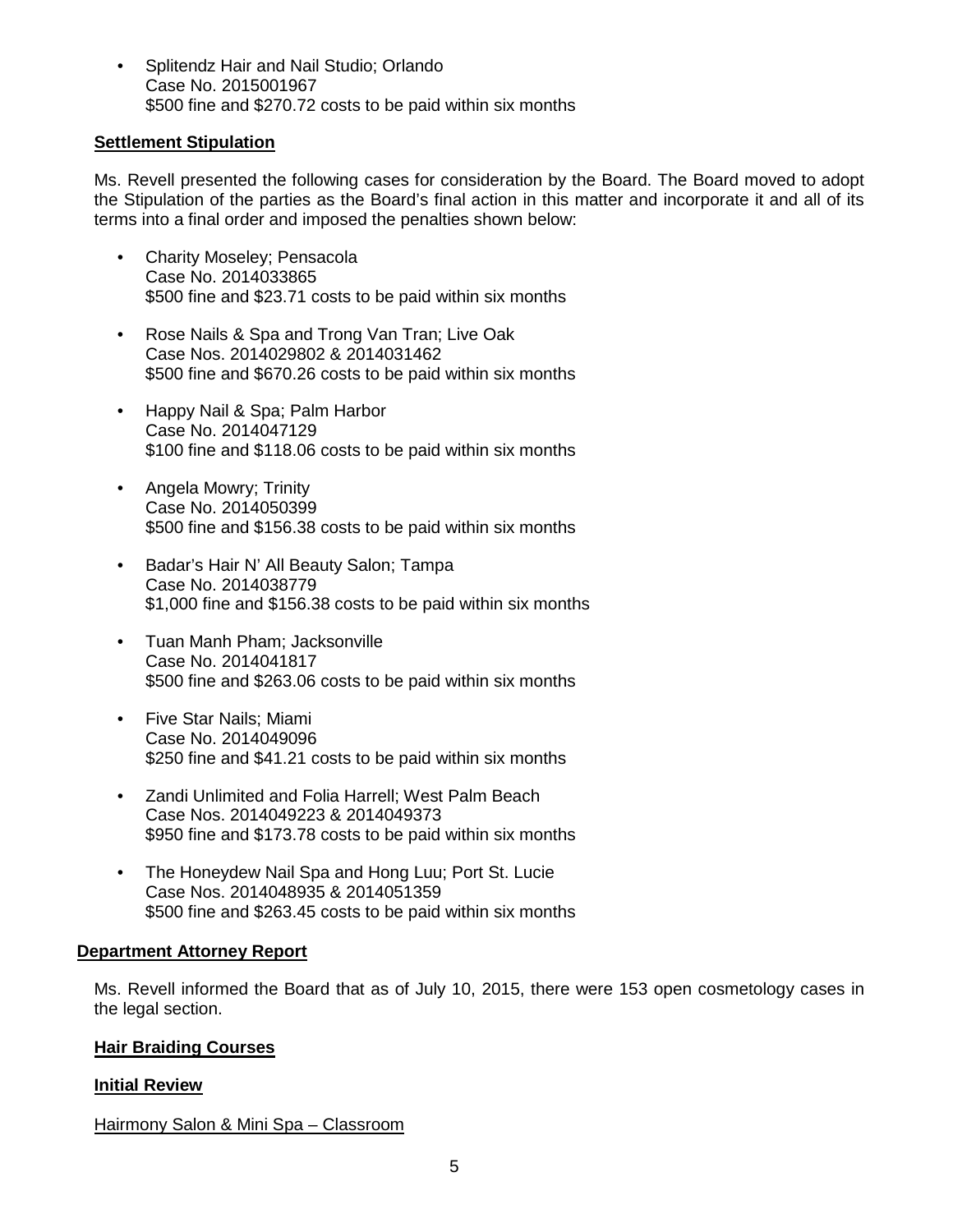After review, Vice Chair Laurel Ritenbaugh moved to deny the course based on the course content being outside the scope of practice of a hair braiding registration, and incorrect disinfection procedures. Ms. Robin Tabano seconded the motion and the motion passed unanimously.

### Hairmony Salon & Mini Spa – Internet

After review, Vice Chair Ritenbaugh moved to deny the course based on the course content being outside the scope of practice of a hair braiding registration, and incorrect disinfection procedures. Ms. Adrienne Harvey seconded the motion and the motion passed unanimously.

### T'lisa Stackhouse – Classroom

After review, Vice Chair Ritenbaugh moved to deny the course based on outdated references, and inappropriate language. Ms. Harvey seconded the motion and the motion passed unanimously.

## **Hair Wrapping Courses**

## **Initial Review**

## T'lisa Stackhouse – Classroom

After review, Vice Chair Ritenbaugh moved to deny the course based on outdated references, and inappropriate language. Ms. Harvey seconded the motion and the motion passed unanimously.

## **Body Wrapping Courses**

#### **Initial Review**

## T'lisa Stackhouse – Classroom

After review, Vice Chair Ritenbaugh moved to deny the course based on outdated references, and inappropriate language. Ms. Harvey seconded the motion and the motion passed unanimously.

#### **Continuing Education Courses**

#### **Initial Review**

### Stay Current – Continuing Education 16 Hour Internet

After review, Vice Chair Ritenbaugh moved to deny the course based on outdated references, incorrect disinfection procedures, grammatical errors, and incorrect information. Ms. Harvey seconded the motion and the motion passed unanimously.

Florida Cosmetology Educators Online – Continuing Education 16 Hour Correspondence Ms. Eva Price was present for the meeting. After review, Vice Chair Ritenbaugh moved to approve the course. Ms. Tabano seconded the motion and the motion passed unanimously.

#### ContinuingCosmetology.com – Online Continuing Education Course 16 Hour Internet

After review, Vice Chair Ritenbaugh moved to approve the course with the following contingency: strike "brazilian blowout" and replace with "keratin treatment". The correction must be submitted to the Executive Director within 30 days of the date of the order for approval. Ms. Harvey seconded the motion and the motion passed unanimously.

Florida Cosmetology Educators Online – Continuing Education Program 16 Hour Internet Ms. Price was present for the meeting. After review, Vice Chair Ritenbaugh moved to approve the course. Ms. Tabano seconded the motion and the motion passed unanimously.

## Florida Cosmetology Educators Online – Continuing Education Program 16 Hour Correspondence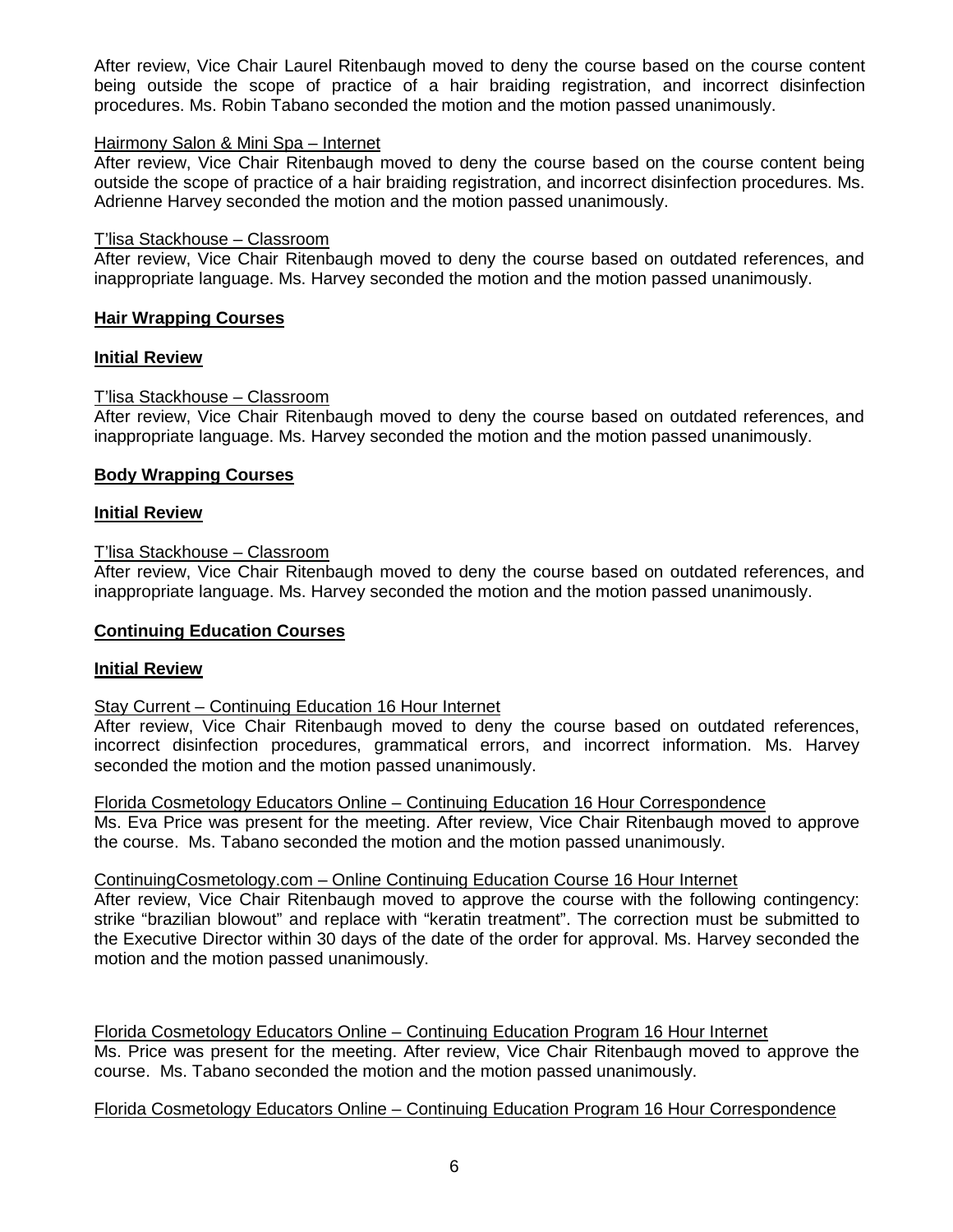Ms. Price was present for the meeting. After review, Vice Chair Ritenbaugh moved to approve the course. Ms. Tabano seconded the motion and the motion passed unanimously.

## Monique Cosmetique – Environmental Issues 1 Hour Internet

Ms. Latasha Witte was present for the meeting. After review, Vice Chair Ritenbaugh moved to approve the course. Ms. Harvey seconded the motion and the motion passed unanimously.

## Monique Cosmetique – Chemical Makeup 2 Hour Internet

Ms. Witte was present for the meeting. After review, Vice Chair Ritenbaugh moved to approve the course. Ms. Harvey seconded the motion and the motion passed unanimously.

### Monique Cosmetique – Cosmetology Laws & Rules 2 Hour Internet

Ms. Witte was present for the meeting. After review, Vice Chair Ritenbaugh moved to approve the course. Ms. Tabano seconded the motion and the motion passed unanimously.

## Monique Cosmetique – Worker's Compensation Issues 1 Hour Internet

After review, Ms. Tabano moved to approve the course. Ms. Fran Poppell seconded the motion and the motion passed unanimously.

## Monique Cosmetique – OSHA 1 Hour Internet

Ms. Witte was present for the meeting. After review, Ms. Tabano moved to approve the course. Ms. Poppell seconded the motion and the motion passed unanimously.

## Monique Cosmetique – Sanitation & Sterilization in Salon/Spa 3 Hour Internet

Ms. Witte was present for the meeting. After review, Vice Chair Ritenbaugh moved to approve the course with the following contingency: strike reference to phenols. The correction must be submitted to the Executive Director within 30 days of the date of the order for approval. Ms. Harvey seconded the motion and the motion passed unanimously.

## Monique Cosmetique – HIV/AIDS Course 2 Hour Internet

Ms. Witte was present for the meeting. After review, Vice Chair Ritenbaugh moved to approve the course. Ms. Tabano seconded the motion and the motion passed unanimously.

#### Monique Cosmetique – CE for the Esthetician, Cosmetologist & Nail Tech 12 Hour Internet

Ms. Witte was present for the meeting. After review, Vice Chair Ritenbaugh moved to approve the course with the following contingency: strike reference to phenols. The correction must be submitted to the Executive Director within 30 days of the date of the order for approval. Ms. Harvey seconded the motion and the motion passed unanimously.

## CETRAINING.COM – Cosmetology Continuing Education 16 Hour Internet

After review, Vice Chair Ritenbaugh moved to approve the course with the following contingency: update reference dates. The correction must be submitted to the Executive Director within 30 days of the date of the order for approval. Ms. Harvey seconded the motion and the motion passed unanimously.

Cinderella Hair Extensions – Introduction to Cinderella Hair Extensions 2 Hour Classroom

After review, Vice Chair Ritenbaugh moved to deny the course based on the course content being product driven, outside the scope of practice of Board of Cosmetology licensees, no reference dates, and outdated references. Ms. Poppell seconded the motion and the motion passed unanimously.

## Cinderella Hair Extensions – Classic Bond Hair Extensions 16 Hour Classroom

After review, Ms. Harvey moved to deny the course based on the course content being product driven, outside the scope of practice of Board of Cosmetology licensees, no reference dates, and outdated references. Vice Chair Ritenbaugh seconded the motion and the motion passed unanimously.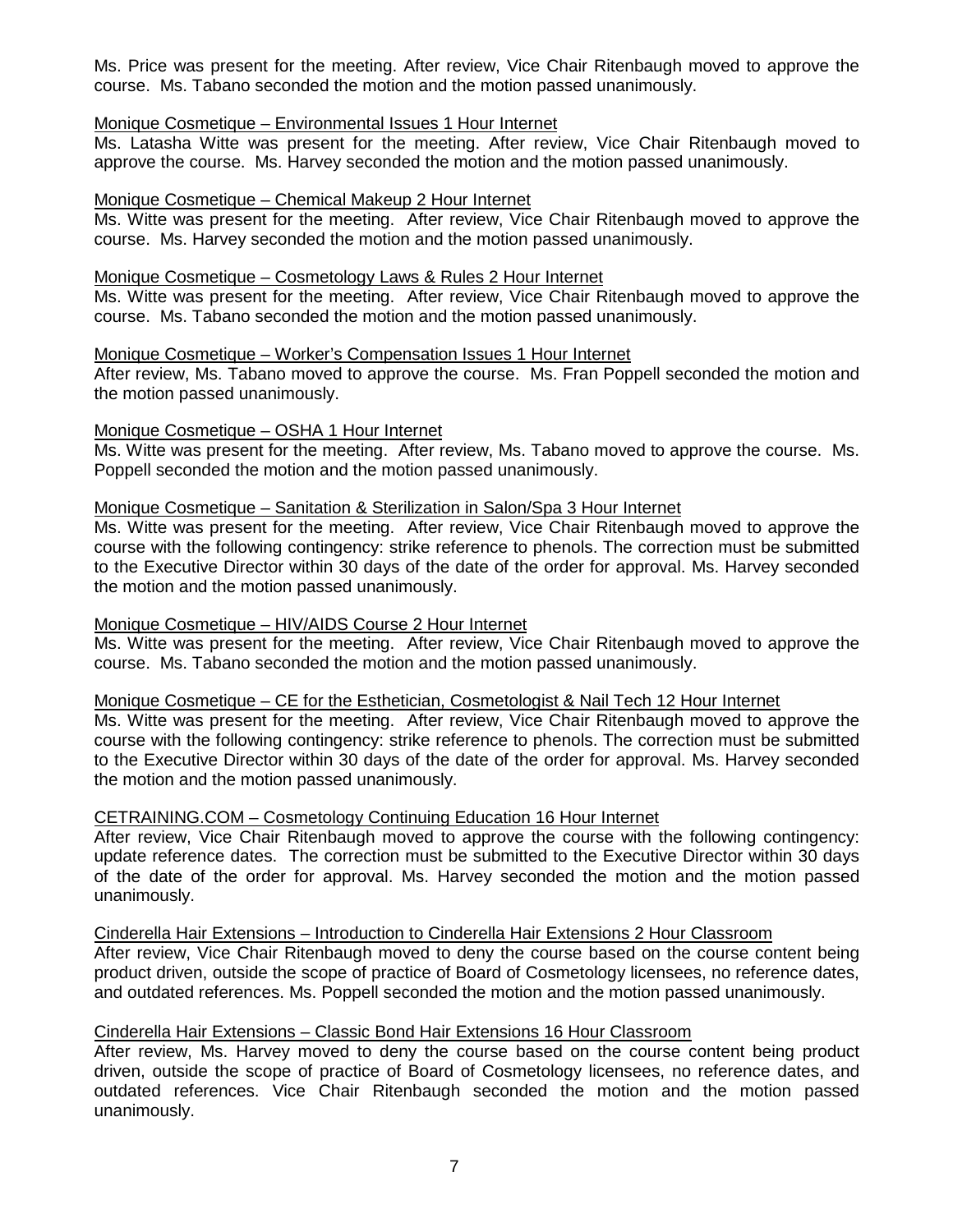## Cinderella Hair Extensions – Cinderella Hair Extensions 8 Hour Classroom

After review, Ms. Harvey moved to deny the course based on the course content being product driven, outside the scope of practice of Board of Cosmetology licensees, no reference dates, and outdated references. Vice Chair Ritenbaugh seconded the motion and the motion passed unanimously.

## Florida Association of Cosmetology & Technical Schools – Cosmetology Continuing Education 16 Hour Internet

After review, Vice Chair Ritenbaugh moved to approve the course with the following contingency: replace "2 or the 7 Board members" with "2 of the 7 Board members". The correction must be submitted to the Executive Director within 30 days of the date of the order for approval. Ms. Harvey seconded the motion and the motion passed unanimously.

#### Postquam USA – Continuing Education Course 16 Hour Classroom

After review, Vice Chair Ritenbaugh moved to approve the course with the following contingencies: update cosmetology fees, and update reference dates. The corrections must be submitted to the Executive Director within 30 days of the date of the order for approval. Ms. Harvey seconded the motion and the motion passed unanimously.

## **ADJOURNMENT**

There being no further business, the meeting was adjourned at approximately 1:00 p.m.

## **Tuesday, July 14, 2015**

The Board of Cosmetology meeting was called to order at approximately 9:00 a.m., by Chair Fincel.

#### **Board Members Present Board Members Absent**

Ginny Fincel, Chair Laurel Ritenbaugh, Vice Chair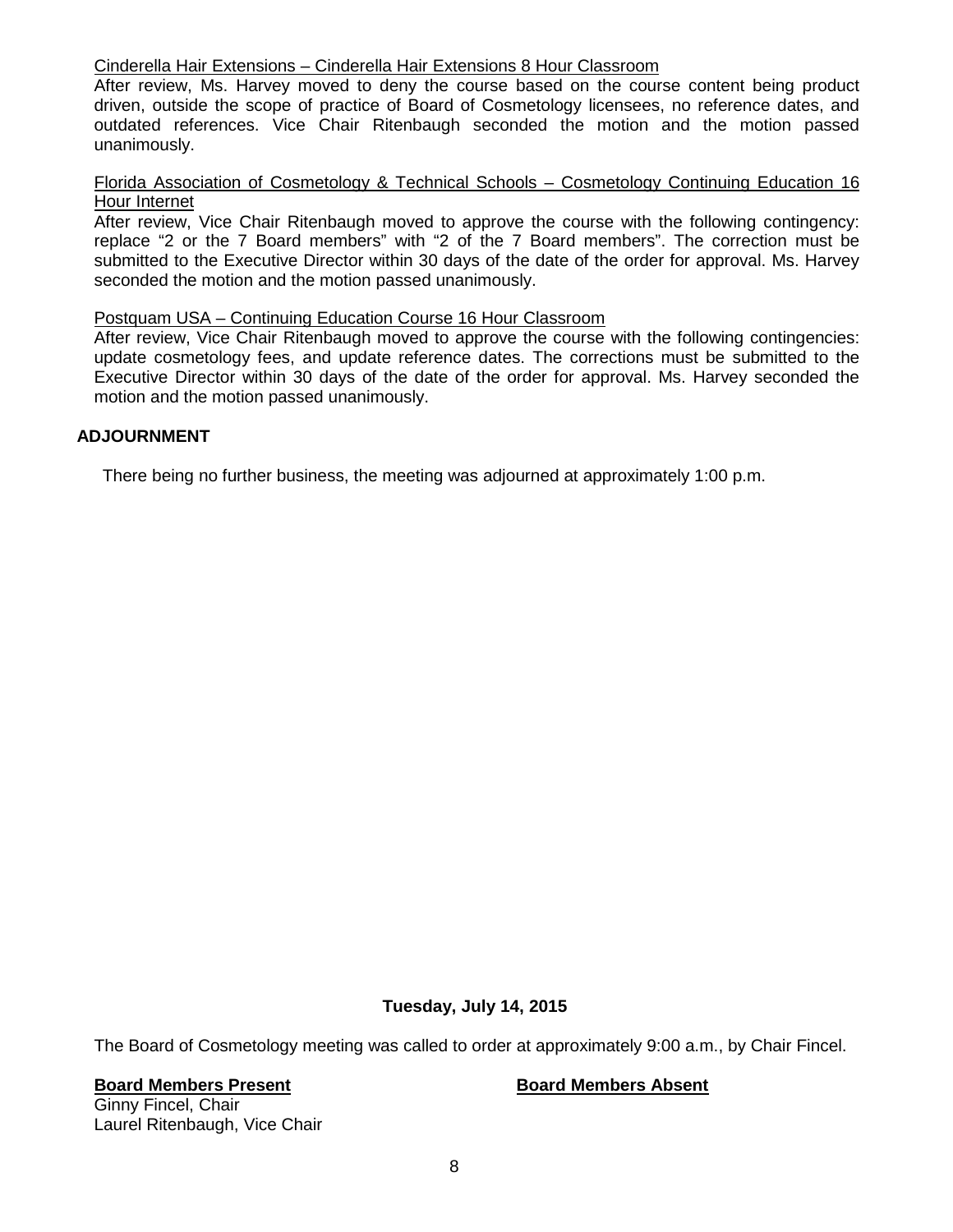Robin Tabano Fran Poppell Adrienne Harvey

#### **Other Persons Present**

Robyn Barineau, Executive Director, Department of Business and Professional Regulation (DBPR) Doug Dolan, Assistant Attorney General, Office of the Attorney General John Cary, Chief Attorney, Office of the General Counsel, DBPR Ramsey Revell, Assistant General Counsel, Office of the General Counsel, DBPR Julie Rowland, Government Analyst, DBPR Holly Kapacinskas, Court Reporter Kiki Hamilton-White Deborah Doria

The meeting was opened with a roll call and a quorum was established.

## **APPROVAL OF MINUTES**

The Board approved the minutes from the June 16, 2015, Board meeting.

## **APPLICATIONS**

#### **Licensure Applications**

#### **Informal Hearing**

#### Christina Marie McIntyre

Ms. McIntyre was not present for the meeting. Ms. Robyn Barineau, Executive Director, informed the Board that the application was denied at the April 27-28, 2015, Board meeting, based on the noted criminal history. After review, Vice Chair Ritenbaugh moved to approve the application. The Board also imposed probation on the license to run concurrent with her criminal probation. Ms. Tabano seconded the motion and the motion passed unanimously.

#### **Initial Review**

#### Kiki Hamilton-White

Ms. Hamilton-White was present for the meeting and was sworn in by Ms. Holly Kapacinskas, Court Reporter. Chair Fincel recused herself from voting on this matter. After review, Ms. Poppell moved to approve the application with the following contingency: submit notice of disposition documents regarding the terms of probation. The documents must be submitted to the Executive Director within 60 days of the date of the order for approval. The Board also imposed probation on the license to run concurrent with her criminal probation. Ms. Tabano seconded the motion and the motion passed unanimously.

#### Rosa Santana / New York

Ms. Santana was not present for the meeting. After review, Ms. Tabano moved to approve the application. Ms. Poppell seconded the motion and the motion passed unanimously.

### Bohua Zhang

Ms. Zhang was not present for the meeting. After review, Vice Chair Ritenbaugh moved to approve the application. Ms. Poppell seconded the motion and the motion passed unanimously.

## **OLD BUSINESS**

#### Printing Photos on Licenses